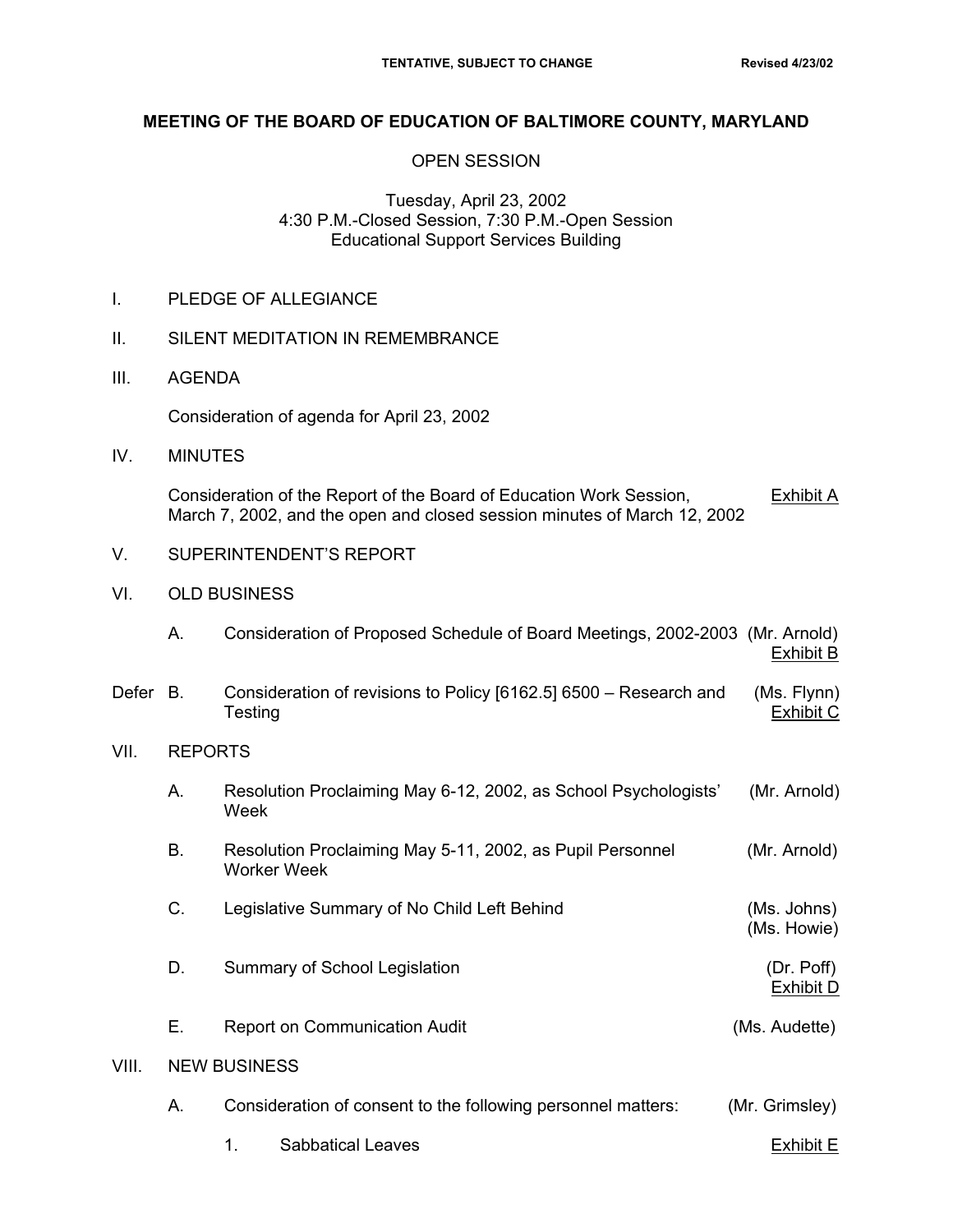# VIII. NEW BUSINESS (Cont.)

|    | 2. | Retirements                                                                                              | <b>Exhibit F</b>           |
|----|----|----------------------------------------------------------------------------------------------------------|----------------------------|
|    | 3. | Resignations                                                                                             | <b>Exhibit G</b>           |
|    | 4. | Leaves of Absence                                                                                        | <b>Exhibit H</b>           |
|    | 5. | Deceased                                                                                                 | Exhibit I                  |
|    | 6. | Appointment                                                                                              | <b>Exhibit J</b>           |
| Β. |    | Consideration of consent to the following contract awards:                                               | (Ms. Burnopp)<br>(Mr. Gay) |
|    | 1. | Contracted Services: Electrician Services at Various<br>Schools                                          | <b>Exhibit K</b>           |
|    | 2. | Supplies Contract: Plumbing Supplies - Four-Year Bid                                                     |                            |
|    | 3. | Advancement Via Individual Determination (AVID) Center<br>Pilot Program                                  |                            |
|    | 4. | Vehicles (Trucks and Sedan)                                                                              |                            |
| C. |    | Consideration of consent to the following Building<br>(Building Committee)<br>Committee recommendations: |                            |
|    | 1. | Cafeteria Window Replacement - Dundalk Middle School                                                     | <b>Exhibit L</b>           |
|    | 2. | Gymnasium Renovations - Lansdowne Middle School                                                          | <b>Exhibit M</b>           |
|    | 3. | New Electrical Feeders and Retaining Wall - Overlea High<br>School                                       | <b>Exhibit N</b>           |
|    | 4. | Parking Lot Improvements - Wellwood International School                                                 | <b>Exhibit O</b>           |
|    | 5. | Gymnasium Renovations - Woodlawn Middle School                                                           | <b>Exhibit P</b>           |
|    | 6. | Fee Acceptance – Design Services for Science Room<br>Renovations - Franklin High School                  | <b>Exhibit Q</b>           |
|    | 7. | Fee Acceptance – Design Services for Science Room<br>Renovations - Patapsco High School                  | <b>Exhibit R</b>           |
|    | 8. | Fee Acceptance – Design Services and Construction<br>Administration for Reroofing - Kenwood High School  | <b>Exhibit S</b>           |
|    | 9. | Fee Acceptance – Design Services and Construction<br>Administration for Reroofing - Patapsco High School | <b>Exhibit T</b>           |